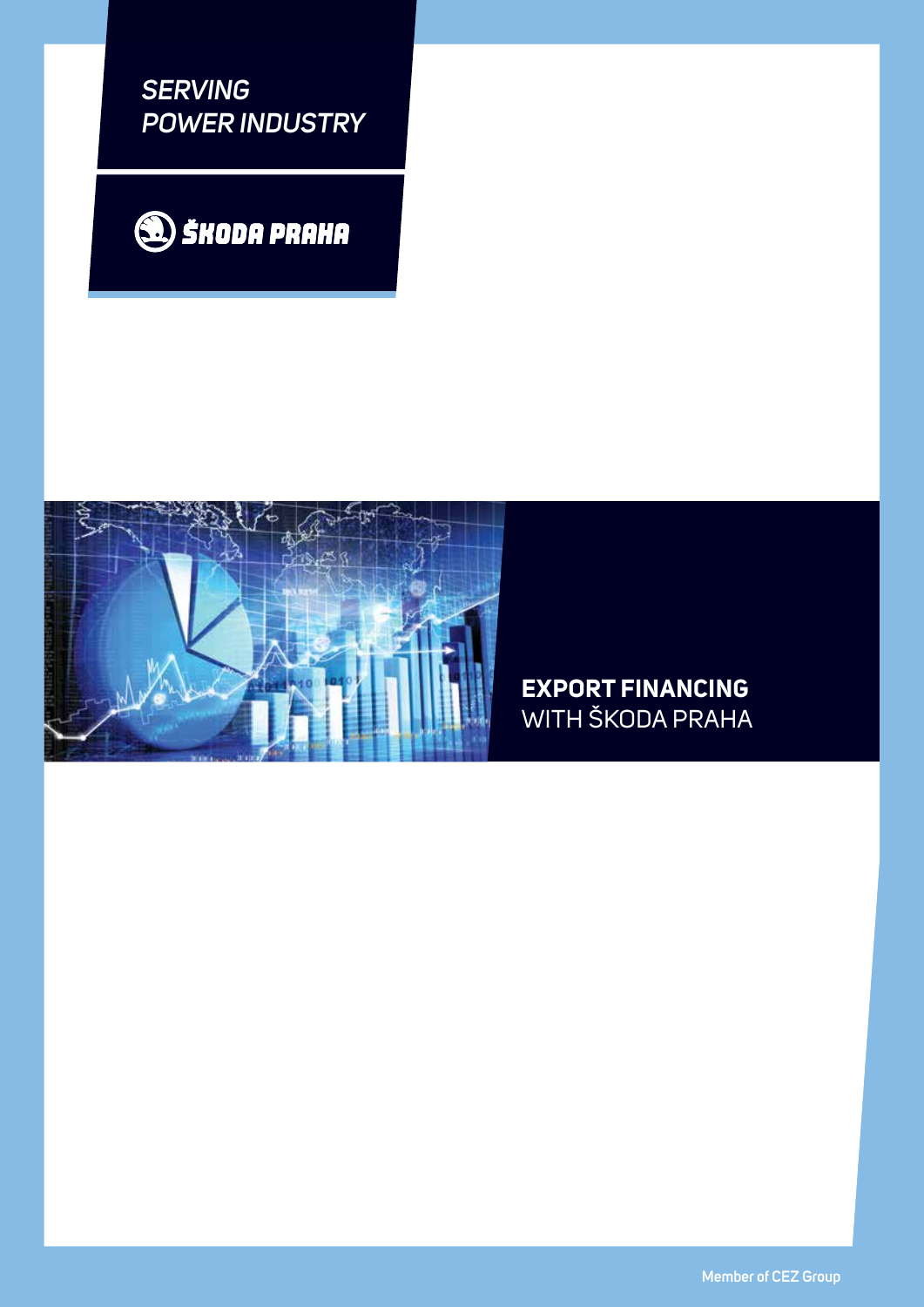**We offer many years of experience, extensive know-how and unique skills obtained during 60 years of our presence in the power business. During these years we have installed 40 GW of total power output worldwide. We are implementing the largest Czech industrial project of the decade – the renewal of the ČEZ Group production portfolio in the Czech Republic comprising 4 power plants with a total installed capacity of 3,050 MW.**

ŠKODA PRAHA with its long-term experience in the market and a long list of successful projects, enjoys a privileged position in securing officially supported export financing for our customers' projects.

Supported export financing in the Czech Republic is officially promoted by two Export Credit Agencies (ECAs) – Czech Export Bank (CEB) and the Export Guarantee and Insurance Company (EGAP) – both are 100% government-owned specialized institutions operating within the rules framework of the WTO, OECD and EU, and with 20 years history and experience in exporting machinery and equipment for the energy production.

Furthermore, our cooperation with its subcontractors' local ECAs and international commercial banking houses, enables us to provide tailor-made export financing and bank guarantees. There are various financing options available on the market and ŠKODA PRAHA is ready to help you identify a financing package suitable for your project.

- all OECD and EU member countries are bound bu these rules
- a minimum of 15% of the export contract is paid directly by the importer to the exporter in an advance
- export credit may finance up to 85% of the export contract
- financing of local costs should not exceed 24% of the export contract
- credit disbursement/utilization period up to 3-4 years, graceperiod 6 months, the repayment period up to 10-12 years (with equal and max. biannual repayment of the principle)
- sets minimum limits for interest and insurance rates! The amount of insurance premium depends on the volume of the export, negotiated payment terms, assessment of the importer and countru risk
- classifies country risk into 7 categories (from category 0/1 low risk, to category 7 – the highest risk). The classification is based on the results of the Country Risk Assessment Model using the latest International Monetary Fund and World Bank data on the financial and economic situation of the country assessed on an annually

**60+ years**

**1OO power units**

**25 countries**

**40 GW of installed capacity**

#### **ARRANGEMENT ON OFFICIALLY SUPPORTED EXPORT CREDIT RULES - CONSENSUS OF THE OECD**

### **GENERAL CONDITIONS OF LONG-TERM EXPORT CREDIT:**

• must be Consensus OECD compliant

- • cannot be provided to a subject or a country subject to international sanctions
- • may be provided as direct buyer's credit (borrower: creditworthy entity with history), or limited/full-recourse project financing (borrower: SPV + guarantor)
- must be secured in a way acceptable to the bank and must be insured by the ECA insurer
- may be provided in EUR or USD. Either floating or fixed interest rate may be available.
- $\bullet$  at least 50 % of the export deliveries should be of Czech origin
- in the case of SPV financing the total amount of own resources (equity) on all costs related to the Project are in the amount of at least 30% (at least 10% has to be inserted into the share capital of the company, the rest can be formed by subordinated shareholders' - loans, land, machinery, advance payment, insurance premium and other financial costs)





## **BASIC MODEL OF DIRECT BUYER'S CREDIT**

- **1.** Export contract for delivery of goods and/or services
- **2.** Credit agreement
- **3.** Insurance policy covering credit risks
- **4.** Delivery of goods and/or services
- **5.** Credit disbursement in favour of the Exporter
- **6.** Credit repayment





**WE ARE THE LARGEST CZECH EPC CONTRACTOR ABLE TO DELIVER POWER GENERATION PROJECTS FROM THE DESIGN, THROUGH PROCUREMENT, CONSTRUCTION, AND INSTALLATION, UP TO COMMISSIONING AND PROVISION OF BOTH WARRANTY AND EXTENDED WARRANTY SERVICE. As EPC contractor of nuclear power plant projects in Czech and Slovak Republic, we have maintained our competency for supplies of conventional island and balance of plant.**

‹ Tušimice II POWER PLANT, Czec h Republic